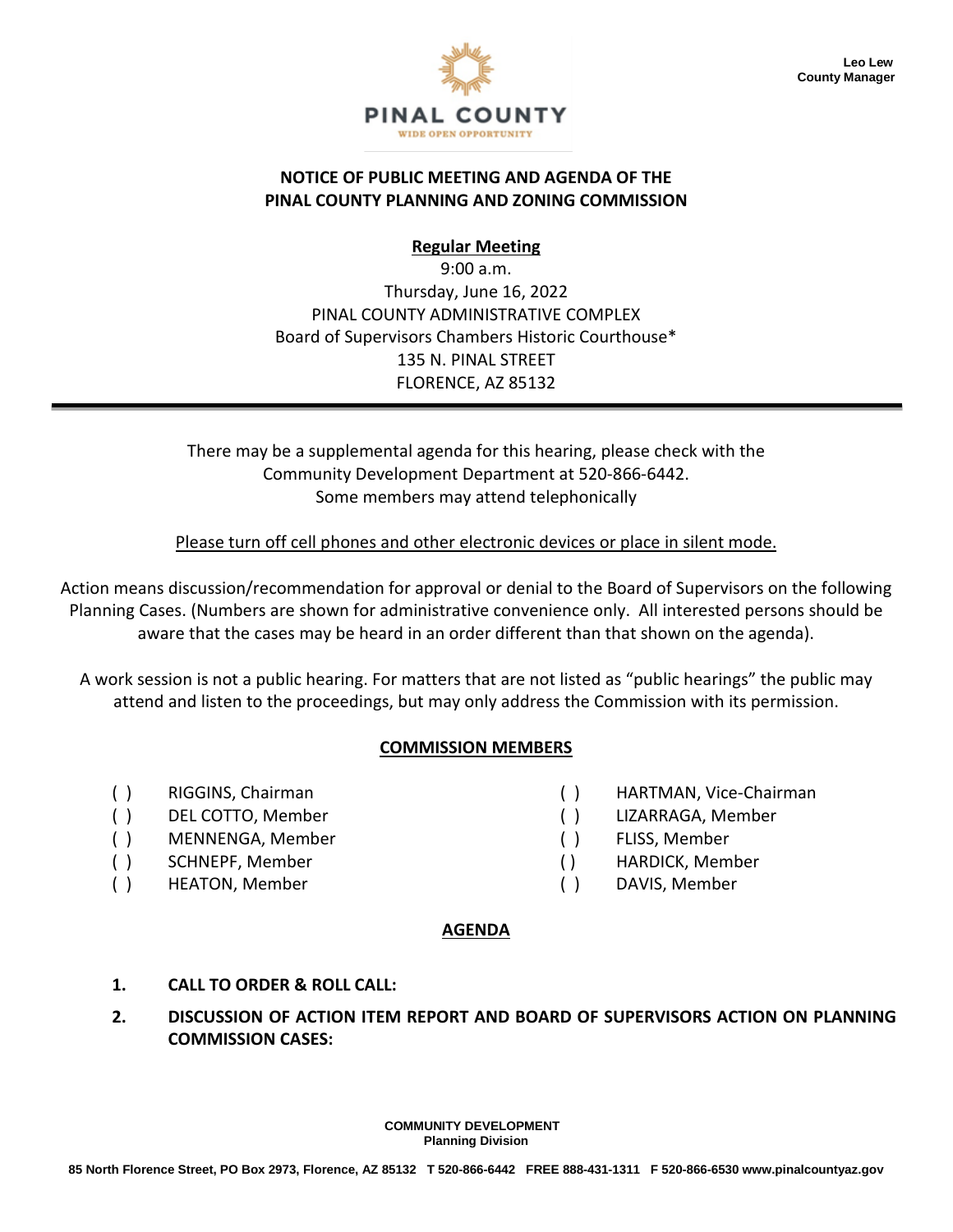#### **3. PLANNING MANAGER DISCUSSION ITEMS:**

• Request for Planning and Zoning Commission Special Meeting on July 14, 2022 at 9 a.m. in the Community Development Building, Ocotillo Conference Room to Discuss Cases PZ-C-005- 21 and PZ-C-001-22 only.

## **CONTINUED CASES:**

**4. IUP-001-22 – PUBLIC HEARING/ACTION: ACTION:** Johnson-Stewart Co., landowner, Zach Schoose, applicant/agent, requesting approval of an Industrial Use Permit for a Concrete Recycling Facility 5.43± acres in the CI-2 zone **(PZ-477-76),** on parcel 102-19-004P situated in a portion of Section 31, Township 1 North, Range 8 East of G&SRB&M, tax parcel 102-19-004P, located North of W Baseline Ave & East of S Meridian Dr. in the Apache Junction Area. **(Continued from the May 19, 2022 Planning Commission meeting)**

## **NEW CASES:**

## **AGENDA ITEMS 5, 6 & 7 WILL BE DISCUSSED TOGETHER**

- **5. PZ-PD-013-22 – PUBLIC HEARING/ACTION:** Avra Plantation Inc, EMN70 ROTH IRA LLC, Daniel Bingham, DKM Family Trust, landowners, Pine gate Renewables, LLC, Rose Law Group PC, Jordon Rose, LLC, applicant/agent, requesting approval of an amendment of Planned Area Development (PAD) Overlay District **(PZ-PD-052-00)** for removal of 718± acres from the overall 920± acres of Sunland Estates, situated in Section 14 and 15, T8SR6E, G&SRB&M, (legal on file), Tax parcels 511-44-0940 and 511-44-093F, located west of South Lamb Road and south of West Alsdorf Road, north of City of Eloy approximately 6.5 miles west of W-I-10 in the outskirts of Arizona City.
- **6. PZ-044-21-PUBLIC HEARING/ACTION:** Avra Plantation Inc, EMN70 ROTH IRA LLC, Daniel Bingham, DKM Family Trust, landowners, Pine gate Renewables, LLC, Rose Law Group PC, Jordon Rose, LLC, applicant/agent, requesting approval of a rezone of 1,677± acres from **General Rural (GR) Zoning District, Recreation Vehicle Park Zone (RVP), Manufactured Home Zone (MH), General Business Zone (CB-2)** (Case PZ-052-00, PZ-PD-52-00) to **Industrial (I-3) Zoning District** to allow for development standards for a Photovoltaic (PV) Solar energy Facility with battery energy storage, situated in Section 11, 14, 15 and 23, T8SR6E, G&SRB&M, (legal on file), Tax parcels 511-44-0900, 511-44-0940, 511-44-093F, 511-44-099A, 511-44-099C, located west of South Lamb Road and south of West Alsdorf Road, north of City of Eloy approximately 6.5 miles west of W-I-10 in the outskirts of Arizona City.
- **7. PZ-PD-044-21-PUBLIC HEARING/ACTION:** Avra Plantation Inc, EMN70 ROTH IRA LLC, Daniel Bingham, DKM Family Trust, landowners, Pine gate Renewables, LLC, Rose Law Group PC, Jordon Rose, LLC, applicant/agent, requesting approval of the **Arizona City Solar Project PAD Overlay Zoning District),** on 1,677± acres, to allow for development standards for a photovoltaic Solar Power Plant with battery storage, situated in Section 11, 14, 15 and 23, T8SR6E, G&SRB&M, (legal on file), Tax parcels 511-44-0900, 511-44-0940, 511-44-093F, 511-44-099A, 511-44-099C, located west of South Lamb Road and south of West Alsdorf Road, north of City of Eloy approximately 6.5 miles west of W-I-10 in the outskirts of Arizona City.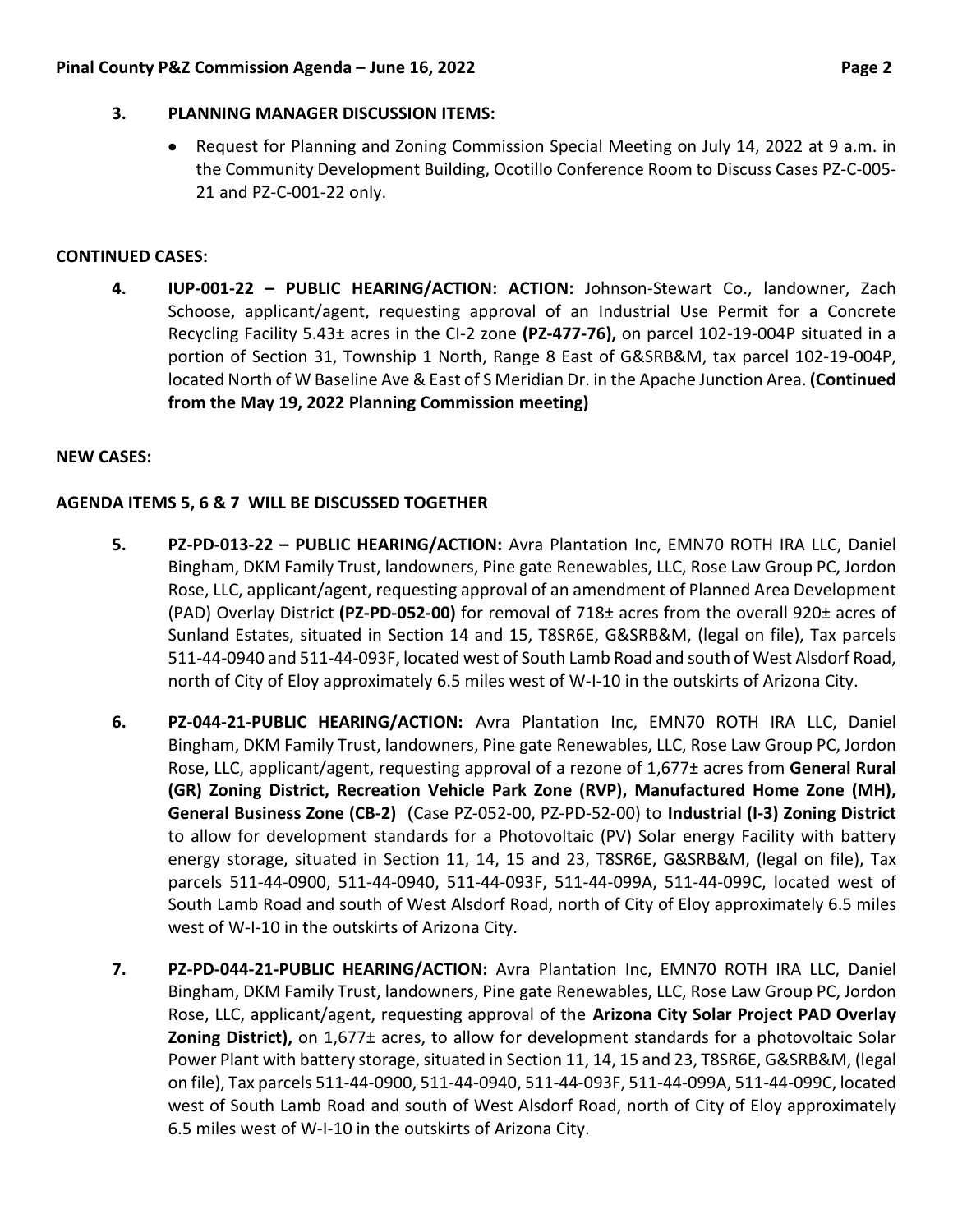#### **AGENDA ITEMS 8 & 9 WILL BE DISCUSSED TOGETHER**

- **8. PZ-053-21 – PUBLIC HEARING/ACTION:** Howard W McClure landowner, and Upfront Planning and Entitlements, LLC – Jessica Sarkissian agent/representative, requesting approval of a rezoning from GR (General Rural Zone) (10.2± acres) to C-3 (General Commercial Zone) (10.2± acres) to allow for a roping arena with short stay rv services; situated in the Northeast quarter of Section 6, T07S, R03E G&SRB&M, tax parcel 500-08-003H, also known as parcels A, B, C, D, and E according to the plat of record in the office of the County Recorder of Pinal County, Arizona in Book 10 of Surveys Page 78.), located on Highway 84 and Almendra Road in an area of unincorporated Maricopa. **(Due to a Notice Deficiency this case will not be heard and will be rescheduled for a later date.)**
- **9. PZ-PD-053-21 – PUBLIC HEARING/ACTION:** Howard W McClure landowner, and Upfront Planning and Entitlements, LLC – Jessica Sarkissian agent/representative, requesting approval of a Planned Area Development (PAD) to rezone 9.52± acres of land, from C-3(General Commercial) to C-3/PAD, to allow for a roping arena with short stay rv services; situated in the Northeast quarter of Section 6, T07S, R03E G&SRB&M, tax parcel 500-08-003H, also known as parcels A, B, C, D, and E according to the plat of record in the office of the County Recorder of Pinal County, Arizona in Book 10 of Surveys Page 78.), located on Highway 84 and Almendra Road in an area of unincorporated Maricopa. **(Due to a Notice Deficiency this case will not be heard and will be rescheduled for a later date.)**

## **TENTATIVE PLATS:**

**10. S-047-21 - ACTION:** RRV NORTH LP, landowner, Michael Park, P.E, applicant, requesting approval of a tentative plat for RED ROCK VILLAGE A (IXB, IXC, IXD, IXE, and Village 3), on 101.28 acres of land in the CR-3 and CR-4 zones, situated in a portion of Section 9, Township 10 South, Range 10 East, G&SRB&M, tax parcels 41011004B and 41010003T, located west of I-10, north of East Sasco Road, about 4.8 miles north of the southern boundary of Pinal County, in the Red Rock area of Pinal County.

# **CALL TO THE COMMISSION**

**11. CALL TO THE COMMISSION CURRENT EVENTS ONLY:** Oral comments or suggestions from individual Commission Members reading items or staff action will be allowed. This is not intended to allow discussion or action on any item, but merely to provide the Commission a chance to express its opinions regarding the need for future action by Commission or staff. Action taken as a result of comment will be limited to directing staff to study the matter or rescheduling the matter for further consideration and decision at a later date.

#### **ADJOURNMENT**